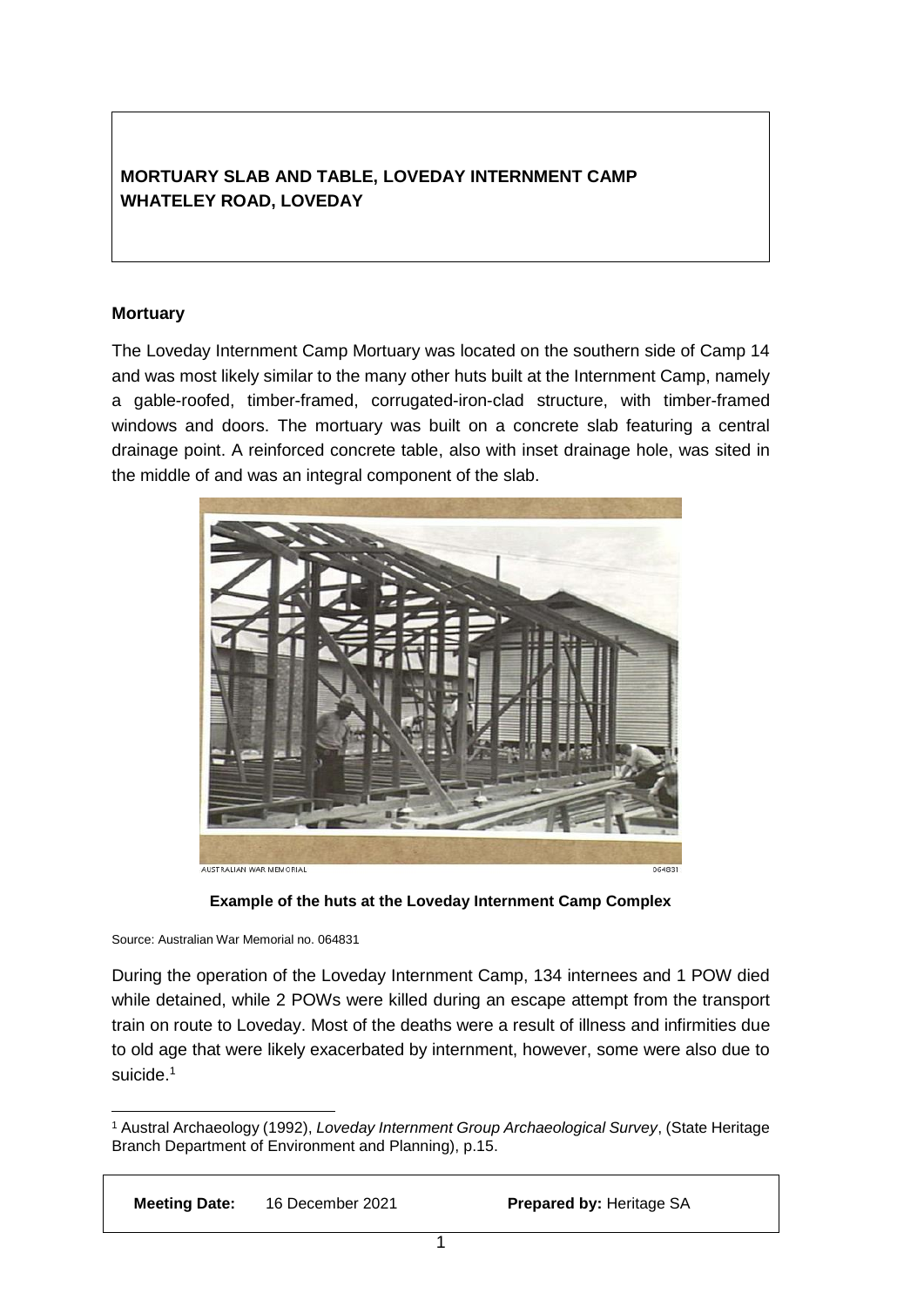The mortuary structure, like most of the less permanent buildings at the internment camp, was sold and relocated in the years immediately after the end of the war. The table was damaged in the c.1980s when it was broken at the base and pushed over. The current owner has stated that it was still *in situ* when they purchased the property, however, before moving into the property, the table was removed without their permission and relocated to the Cobdogla Irrigation and Steam Museum (the Museum) by Mrs Rosemary Gower. The table was placed in the grounds of the Museum without the permission of the Museum Committee, however, they now view it as a part of the Museum collection (pers. com.). The table has been broken in two as a result of its relocation from the mortuary slab (see image).



**Mortuary Table, at Cobdogla Irrigation and Steam Museum**

Source: DEW Files 30 October 2020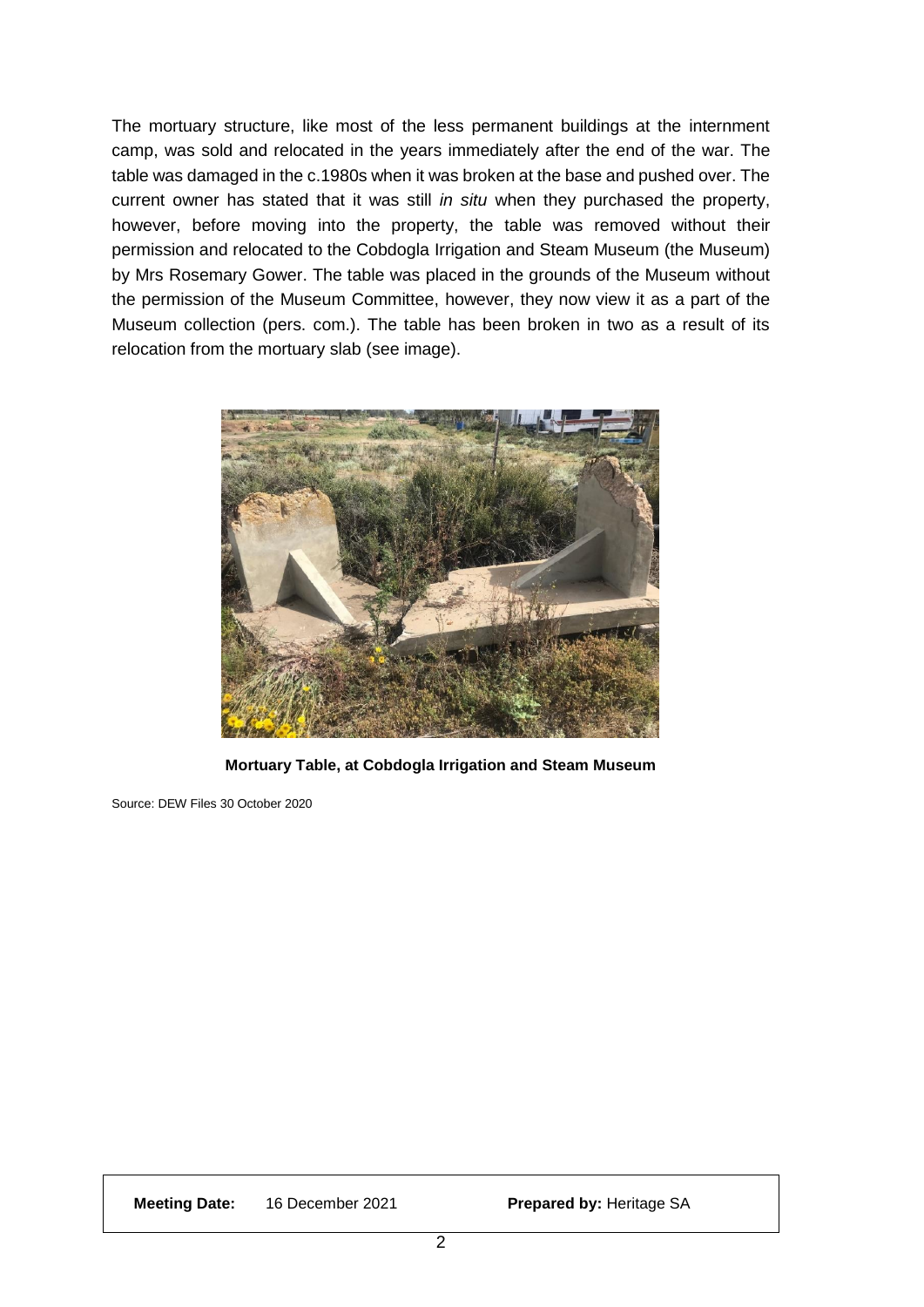

**Concrete slab for the Mortuary, Loveday Internment Camp Complex, note central drainage point and additional drain to side of slab.**

Source: DEW Files 29 October 2020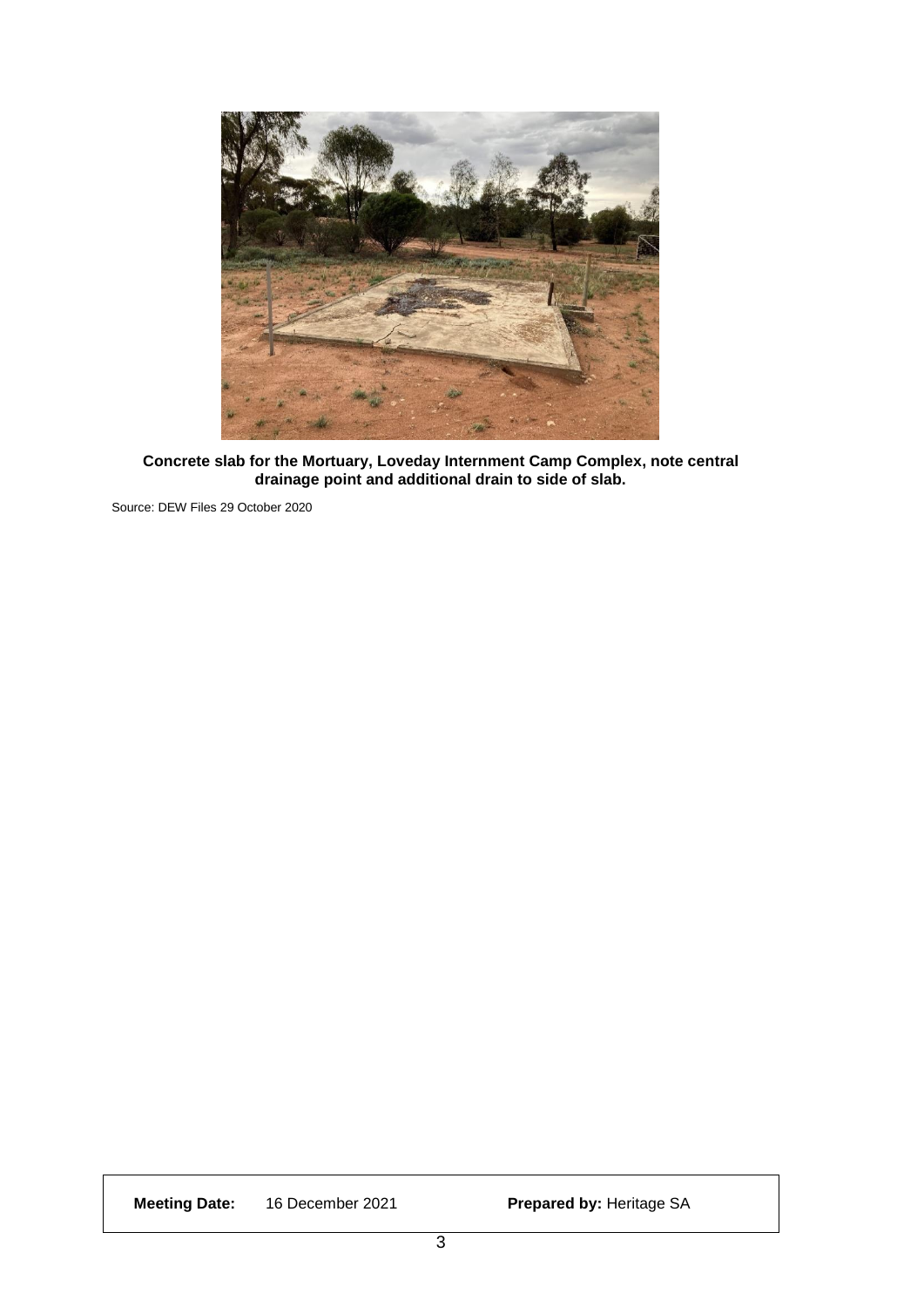The relationship between the Museum Committee and Mrs Gower has deteriorated over the years, and is now so acrimonious that the Museum Committee has changed the locks at the Museum to prevent Mrs Gower from accessing the site without authorisation. This action was taken to prevent Mrs Gower from relocating items to, taking items from, and interfering with the exhibits at the Museum.

### **Comparative Analysis – Mortuary Facilities**

There are six State Heritage Places in the South Australian Heritage Register (the Register) that are mortuaries or contain a mortuary as a part of the listing and have facilities associated with the care of the dead prior to their burial. They are:

- Morgue former Dead House Dwelling, Adelaide Botanic Garden North Terrace, Adelaide (SHP 13641)
- Old Mortuary, Glenside Hospital (former Parkside Lunatic Asylum), 226 Fullarton Road, Glenside (SHP 25054)
- Shop (former Morgue), 36 Main Street, Hahndorf (SHP 10506)
- Kadina Cemetery, including the Mortuary and Wall, Drain Road, Kadina (SHP 11165)
- Hillcrest Hospital (former Northfield Mental Hospital) former Mortuary, Hilltop Drive, Oakden (SHP 25912)
- Torrens Island Quarantine Station Complex, including Jetty, Cemetery & Mortuary, Torrens Island, Port Adelaide (SHP 13931)



**Mortuary Torrens Island Quarantine Station (SHP 13931)**

Dew Files 20 January 2021



**Mortuary table and slab, Torrens Island Quarantine Station (SHP 13931)**

DEW Files 20 January 2021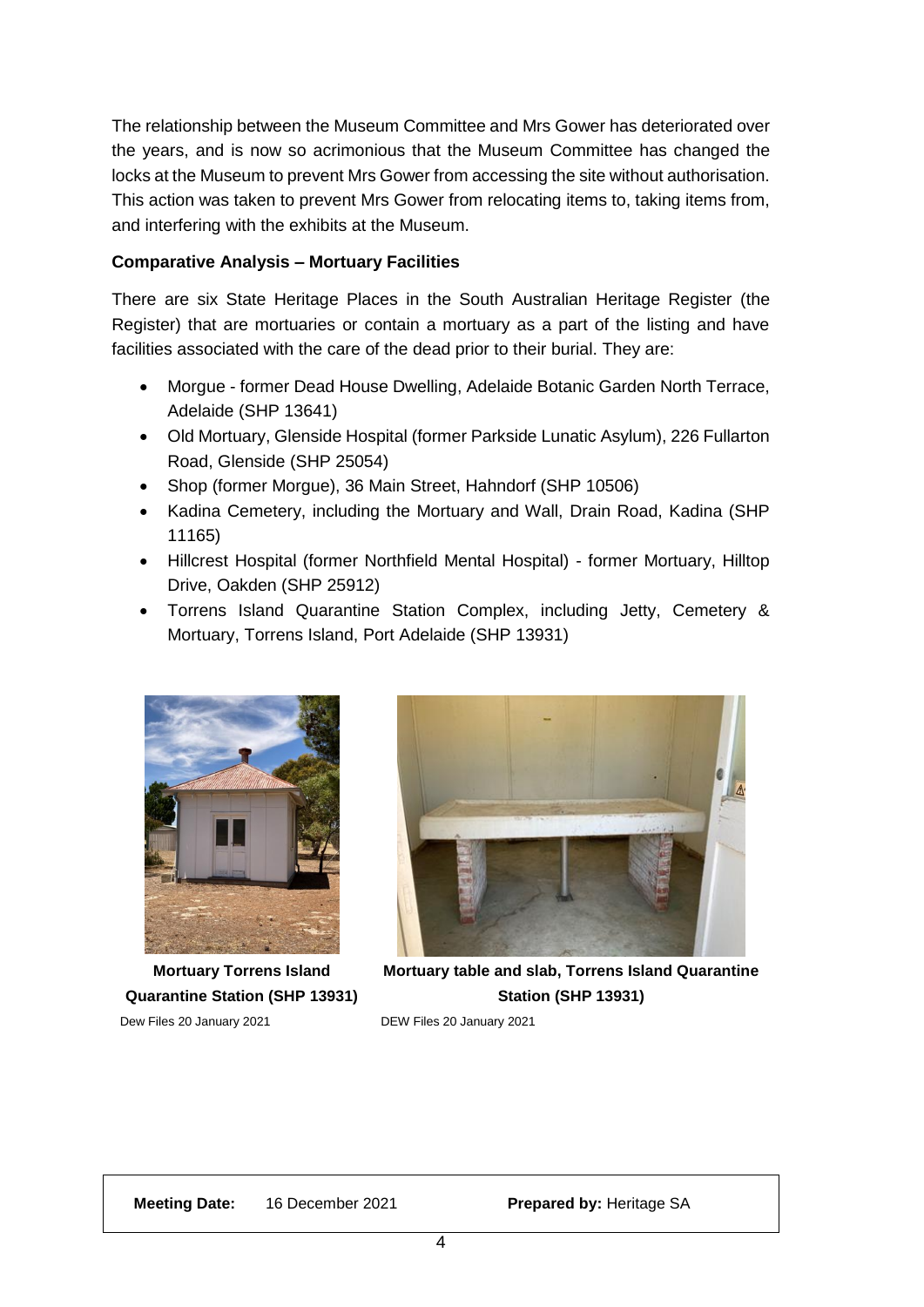

**Mortuary Table Old Mortuary, Glenside Hospital (former Parkside Lunatic Asylum) (SHP 20254)**

Source: Dew Files ND

## **Consideration of Heritage Values**

There are currently two State Heritage Places associated with the Loveday Internment Camp Complex, a further site that is being considered by the Council for provisional entry in the Register at this meeting, and two cell blocks that are likely to meet a number of the criteria once a site visit can take place, these places are:

- Piggery Breeding Pens, Loveday Internment Camp Complex (SHP 26509), listed under criteria (a) and (b) and demonstrates some of the agricultural activities undertaken by detainees at the camp.
- Loveday Internment Camp Site General Headquarters Site (SHP 13761) listed under the South Australian Heritage Act 1978, for its historical importance to the State and demonstrates Australian Army association with the camp.
- Detention Cell Block, Camp 10, Loveday Internment Camp Complex, being considered by the Council for listing at this meeting and most likely to fulfil criteria (a) and (b). Demonstrates detainee experiences of further incarceration.
- Western Detention Cell Block, Camp 14, Loveday Internment Camp Complex assessed by DASH Architects and recommended as fulfilling criteria (a), (b), and (f). Demonstrates detainee experiences of further incarceration.
- Eastern Detention Cell Block, Camp 14, Loveday Internment Camp Complex, not assessed but has a similar history to the Western Detention Cell Block, Camp 14 and is also likely to meet criteria (a), (b), and (f). Demonstrates detainee experiences of further incarceration.

The Loveday Internment Camp Complex is rare as it was the only purpose-built internment camp in South Australia during the Second World War and demonstrates a way of life, social customs and land use that is of exceptional historical interest. It is an important part of South Australia's wartime history. If the mortuary had remained intact, then the recommendation to the Council would have been to provisionally enter it on the Register under criterion (a), (b) and possibly (f). If the slab and table had remained together, it is also likely that the place would have met the threshold for State-heritage listing.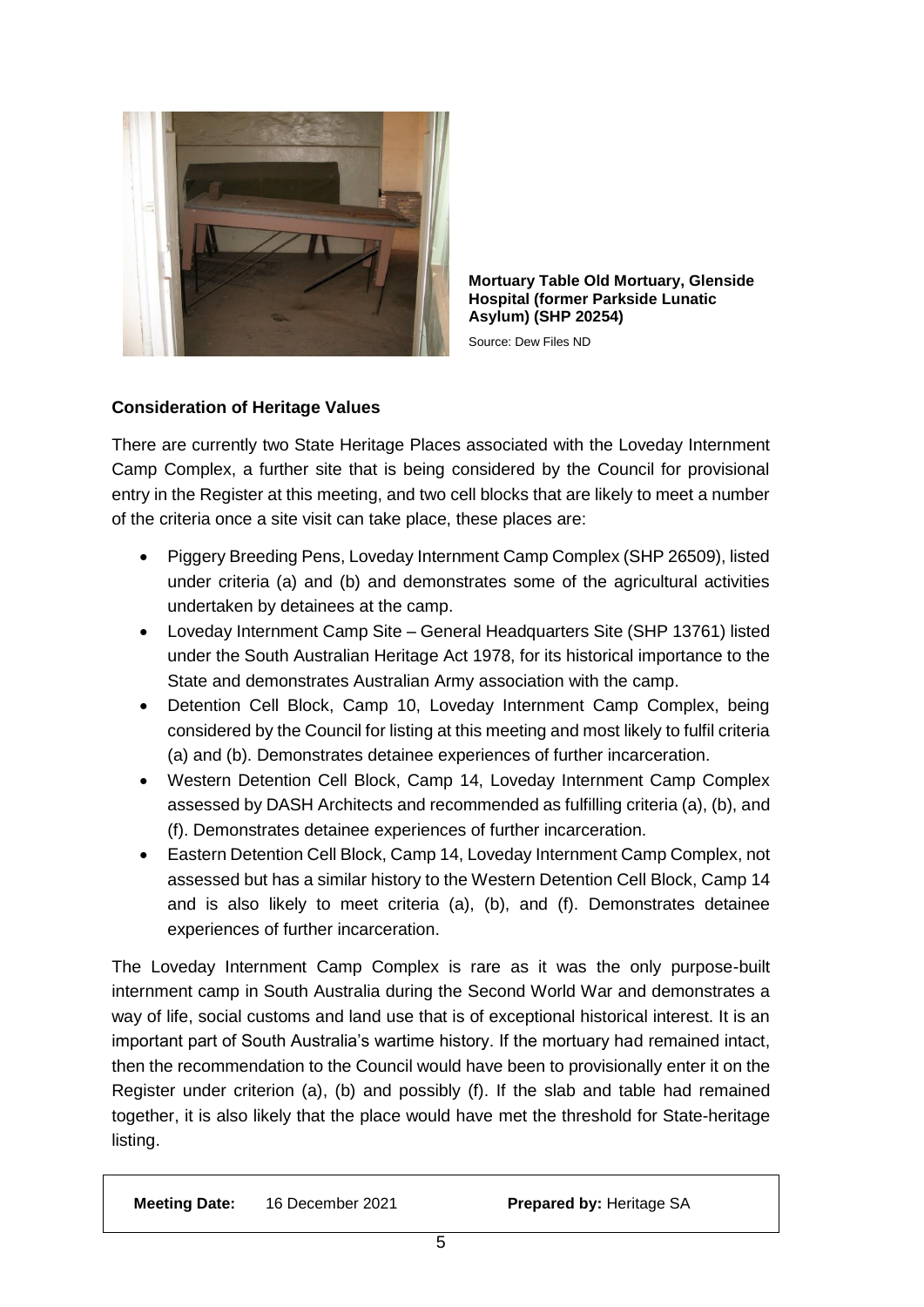However, the removal of the table from the slab has diminished the integrity of the place and created some additional factors that need to be taken into consideration. The slab and table are now two separate entities, and while the slab is fixed and can be listed as a State Heritage Place, the table is a moveable item and would need to be considered as an Object if it is to be State Heritage listed. It is highly questionable that a concrete slab demonstrates the experiences of the civilian internees and POWs of detainment in a Second World War internment camp or the care of the dead prior to burial (see comparison of other mortuaries listed as State Heritage Places in the Register).

On 1 August 2019, during consideration of the Loveday Internment Camp Complex Agenda paper, the Council considered the remains of each of the camps including structures (sullage treatment works), concrete slabs, piggery, and cell blocks, and approved the recommendation to assess only those places that retained more built fabric than a concrete slab. There are numerous concrete slabs spread across Loveday that were the footings for Internment Camp buildings, some are already State Heritage listed as a part of the General Headquarters site, however, most remain unlisted.

At the time, only a desktop assessment had taken place, and the aerial imagery available had insufficient resolution to show whether or not the mortuary table remained with its slab or if the table had been relocated to a museum as recommended in 1992 by Austral Archaeology. If it had been clear at that time that the table had been removed, the Council would not have progressed the mortuary slab to assessment.

#### **Conclusion**

It is recommended that the Mortuary slab does not have sufficient integrity to meet any of the s16 criteria in the *Heritage Places Act 1993* (the Act) for listing as a State Heritage Place.

Regarding consideration as a State Hhe Mortuary table can only be listed as an Object if it is intrinsically related to the heritage significance of a State Heritage Place. Only the Piggery Breeding Pens and if provisionally entered at this meeting, the Detention Cell Block, Camp 10 currently have Statements of Significance. The General Headquarters site was listed prior to the current Act and a Statement of Significance was not prepared for it at that time. While the Mortuary Table could be considered to be broadly related to the collective heritage significance of the other State Heritage Places from the Loveday Internment Camp Complex, it is not of sufficient quality or integrity to be considered intrinsically related, that is essential or belonging naturally to, the significance of any of those individual State Heritage Places.

Although the Mortuary Table is not being particularly well-appreciated or interpreted at the Cobdogla Irrigation and Steam Museum, it is still relatively safe and being cared for. In the future it could feature in an exhibition about the Loveday Internment Camp